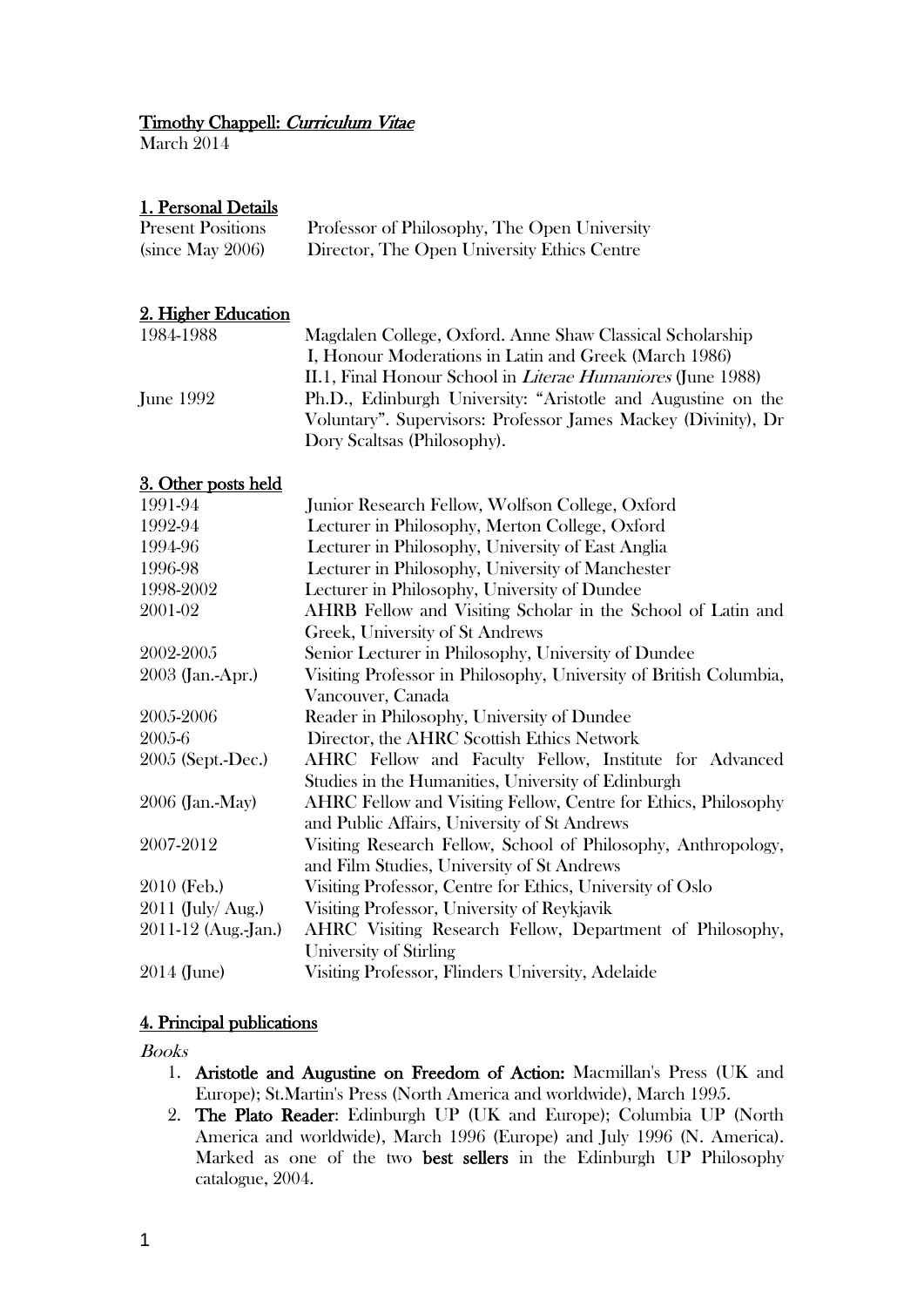- 3. The Philosophy of the Environment. Edinburgh UP (UK and Europe), Columbia UP (North America and worldwide), November 1997.
- 4. Understanding Human Goods: a theory of ethics: Edinburgh UP (UK and Europe), Columbia UP (North America and worldwide). June 1998.
- 5. Plato's Theaetetus: an analysis of the argument: A book-length computerised study published (December 2000) on the Internet (at http://archelogos.com/xml/toc/toc-theae.htm) in the Project Archélogos database of arguments in ancient philosophy.
- 6. Human Values: essays in consequentialist and non-consequentialist ethical theory, edd. T.Chappell and D.Oderberg. Macmillan, October 2004.
- 7. Reading Plato's *Theaetetus*: a translation and commentary. Academia Verlag (Germany, hardback edition) and Hackett Publishing, Indianapolis (paperback edition), December 2004 and March 2005.
- 8. The Inescapable Self: an Introduction to Western Philosophy since Descartes. Orion Publishers: October 2005.
- 9. Values and Virtues: Aristotelianism in contemporary ethics. Edited collection of 14 thematically linked essays. Oxford University Press UK, 2006.
- 10. The Problem of Moral Demandingness: New Essays. Edited collection of 12 thematically linked essays. Palgrave Macmillan, August 2009.
- 11. Ethics and Experience: Ethics Beyond Moral Theory (110 000 words). Acumen, July 2009.
- 12. The Philosophy of Religion (45 000 words). Open University Press, September 2011.
- 13. Philosophy and Narrative Art (45 000 words), Open University Press, 2013.
- 14. Knowing What To Do: Vision, Value, and Platonism in Ethics. Oxford University Press, March 2014.
- 15. Intuition, Theory, and Anti-Theory in Ethics, ed. T.Chappell. Forthcoming collection in press with Oxford University Press (scheduled publication January 2015).
- 16. Virtue Ethics: Historical and Contemporary Readings. A large-scale fourvolume edited anthology, with introduction and commentaries. Forthcoming from Routledge in 2015.

# Articles and Book Chapters

### 1992

17. New Blackfriars 1992: "A dialogue on lying, equivocation, and deception".

# 1993

- 18. Phronesis, 38, 1 (1993), 1-17: "The Virtues of Thrasymachus".
- 19. Religious Studies 29 (239-243): "Why God is not a consequentialist".

- 20. "In defence of speciesism", in David Oderberg and Jacqui Laing, edd., Human Lives (Oxford: Blackwell's 1995).
- 21. Philosophical Quarterly 45 (1995), 88-92: "Parfit, 'R-relatedness' and the Empty Question Argument".
- 22. Philosophy 70 (1995), 453-459: "Reason, Passion and Action: the Third Condition of the Voluntary".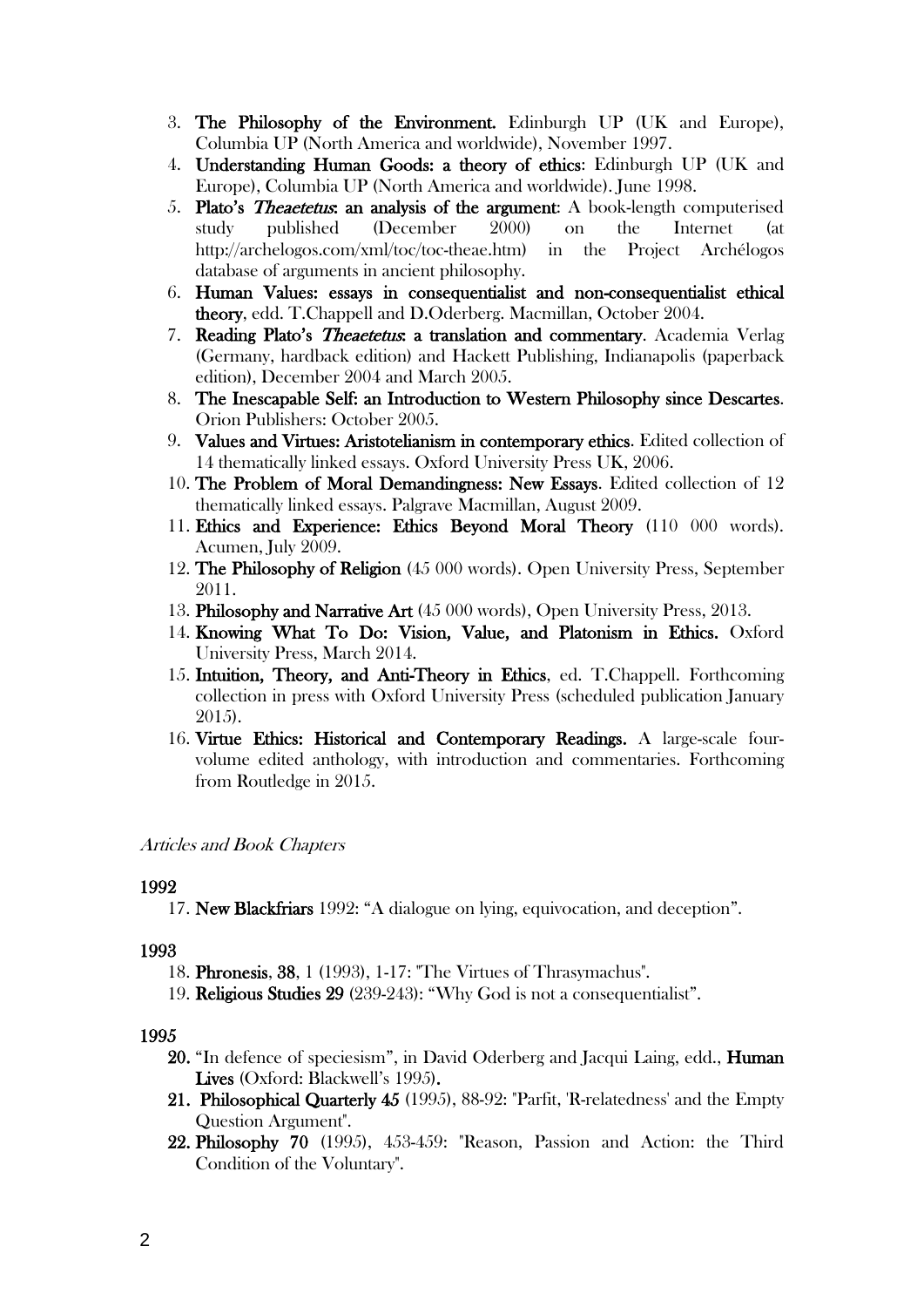- 23. Classical Quarterly 45 (1995), 333-338: "Does Protagoras Refute Himself?"
- 24. Journal of the American Academy of Religion 62 (1995), 869-884: "Explaining the Inexplicable: Augustine on the Fall".

## 1996

25. Religious Studies 32 (1996), pp.27-36: "Why is Faith a Virtue?". 26a. Reprinted (2002) in Charles Taliaferro and Philip Quinn, eds., The Blackwell Companion to the Philosophy of Religion.

### 1997

27. Proceedings of the Aristotelian Society xcvii (1997), pp.41-57: "Reductionism about persons."

### 1998

- 28. Philosophical Quarterly 48 (1998), pp.50-66: "The Incompleat Projectivist." 29. Encyclopaedia of Applied Ethics (San Diego: Academic Press 1998, ed. Ruth Chadwick): article on "Platonism" (Vol.III, 511-523). Revised for second edition, February 2009.
- 30. Encyclopaedia of Applied Ethics (San Diego: Academic Press 1998, ed. Ruth Chadwick): article on "Theories of ethics" (Vol.IV, 323-333). Revised for second edition, February 2009.
- 31. Encyclopaedia of Philosophy (London & New York: Routledge, 1998, ed. Edward Craig): "Utilitarianism" (co-written with Roger Crisp) (Vol.XII, 450- 465).

### 1999

32. New Blackfriars April 1999, pp.172-174: "Thomism and ethics": Response to John Haldane, "Thomism and the future of Catholic Philosophy".

### 2000

- 33. Oxford Studies in Ancient Philosophy xviii (2000), 101-108: "Thrasymachus and definition: a response to Stephen Everson".
- 34. Mind 109 (2000), 275-281: "The relevance of metaphysics to bioethics: a response to Earl Conee" (with a Reply by Earl Conee)

### 2001

- 35. Philosophy 76 (2001), 137-148: "The implications of incommensurability".
- 36. Journal of Applied Philosophy 18 (2001), 107-118: "Option Ranges".
- 37. Bulletin of the Institute of Classical Studies Autumn 2001, 101-122: "Theaetetus 188a-c: The puzzle about the puzzle of false belief".
- 38. Philosophical Quarterly 51 (2001), 95-99: "A way out of Pettit's dilemma".
- 39. Prudentia Special Issue (May 2001), 161-170: "Socrates and Antigone: two ways not to be martyred".
- 40. Bradley Studies 2001: "How to get out of our heads".
- 41. Ratio 14 (March 2001), 84-85: "Anthropocentrism and the problem of natural evil: a note" (with a reply by Yujin Nagasawa, Ratio 2002).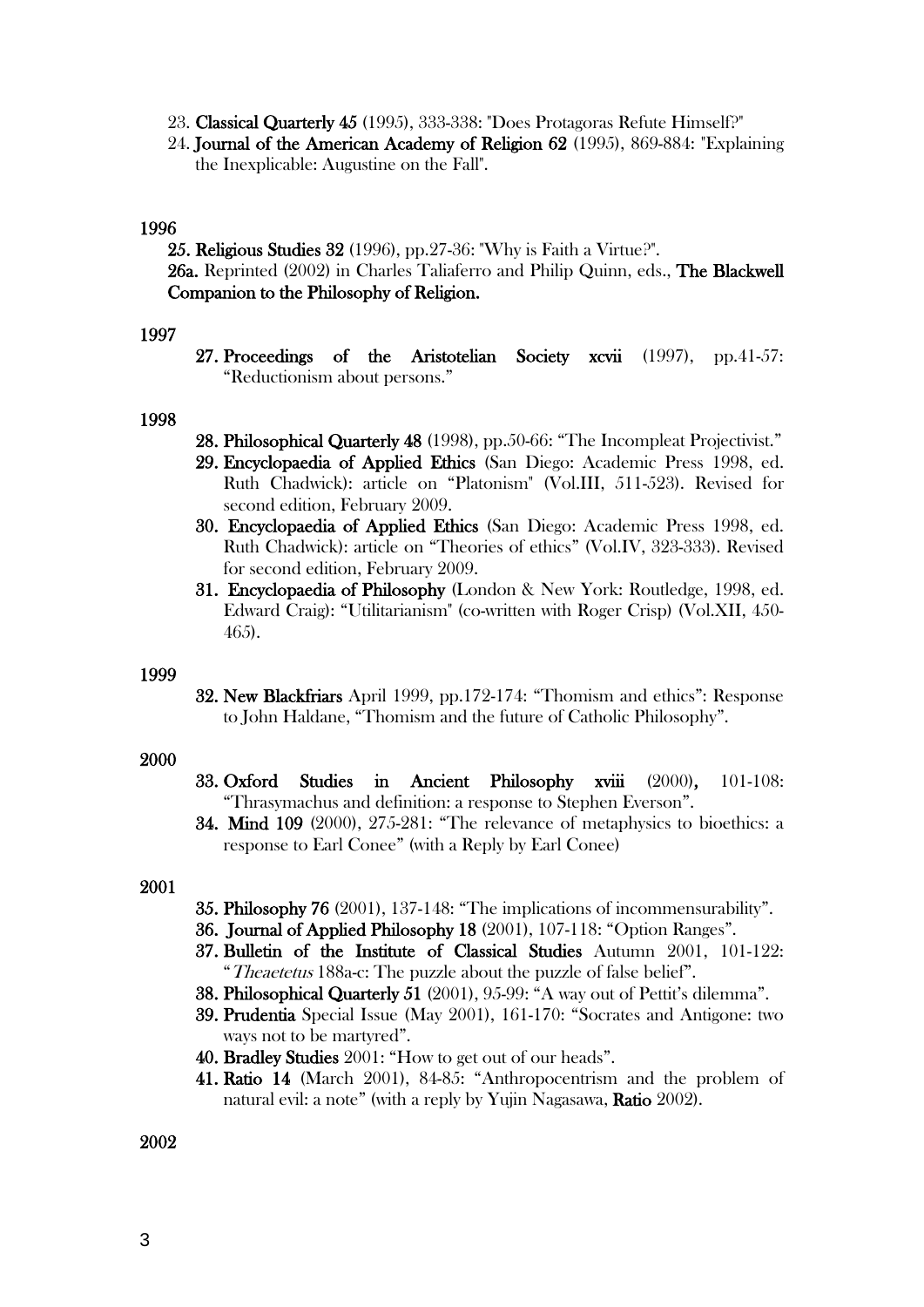42. Philosophy 77 (2002), 211-234: "Two distinctions that do make a difference: the action/ omission distinction and the principle of double effect".

42a. Reprinted with some alterations in C.Tollefsen, ed., *Joseph Boyle: critical* essays. (Pubn. details.)

### 2003

- 43. Ethical theory and moral practice 6 (2003), 161-177: "Practical rationality for pluralists about the good".
- 44. In Time and Ethics, ed. Heather Dyke (Kluwer, 2003), 189-207: "Persons in time: metaphysics and ethics".
- 45. Ratio 2003: "Dominion".
- 46. In Nigel Biggar, ed., The Revival of Natural Law (Macmillan 2003): "Natural law revived".

#### 2004

- 47. In Modern Moral Philosophy (Royal Institute of Philosophy Lecture Series, 2002-2003), ed. Anthony O'Hear (Cambridge UP, 2004), 95-118: "Absolutes and particulars".
- 48. In Human Values, edd. T.Chappell and D.Oderberg (Macmillan, October 2004): "Introduction".
- 49. In Human Values, edd. T.Chappell and D.Oderberg (Macmillan, October 2004): "The polymorphy of practical reason".

#### 2005

- 50. In Moral Objectivity in the Ancient World, ed. Christopher Gill (Oxford UP, March 2005), 233-255: "'The good man is the measure of all things': objectivity without world-centredness in Aristotle's moral epistemology".
- 51. In the Stanford Encyclopedia of Philosophy, online at <http://plato.stanford.edu/contents.html> from May 2005: "Plato on knowledge in the Theaetetus", 19,000 words. Substantive revision, 2008.

#### 2006

- 52. "Reading the peritropê: Theaetetus 170c-171c": Phronesis 51.2 (2006), 109- 139.
- 53. "The Variety of Life and the Unity of Practical Wisdom", and
- 54. "Introduction" (10000 words), in Values and Virtues ((9) above).
- 55. In the Stanford Encyclopedia of Philosophy, "Bernard Williams", 15,000 word article at<http://plato.stanford.edu/contents.html> from February 2006. Substantive revision, 2009.

### 2007

- 56. "Integrity and demandingness": Ethical Theory and Moral Practice 2007.
- 57. In Values in Public Life, ed. P.Riordan, (Berlin: Lit Verlag, 2007): "Understanding human goods".

- 58. "Moral perception", Philosophy Oct. 2008.
- 59. "Utopias and the art of the possible: MacIntyre, Bureaucracy, and Community", Analyse und Kritik, June 2008.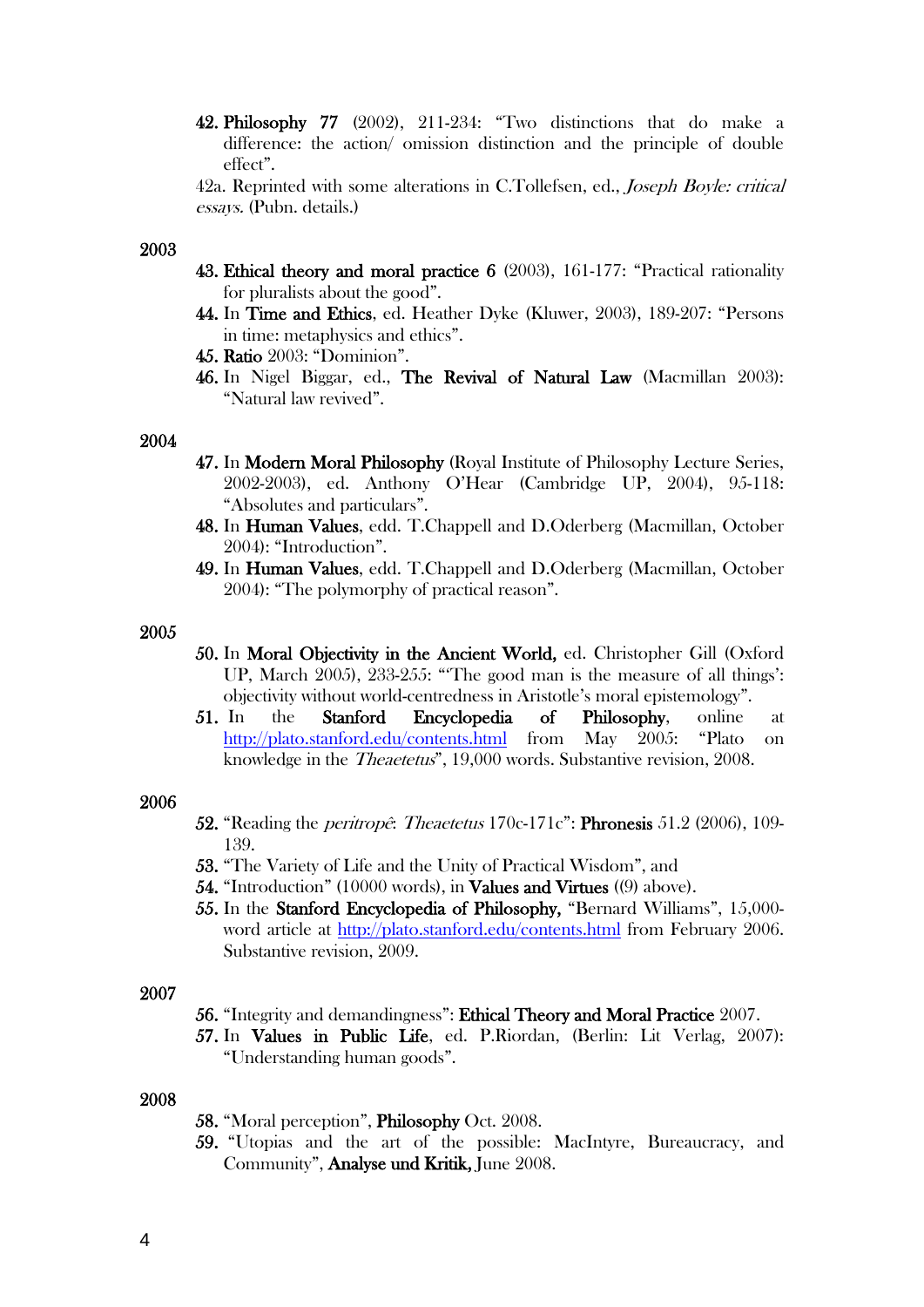60. "Truth and spin", Journal of Management Ethics 2008.

60a. Reprinted in Rohit Raj Mathur, ed., Public Relations: an ethics engagement, Icfai University Press (India), Hyderabad.

61. In Plato's Philosophy, ed. Terry Penner (Edinburgh UP, 2008): "Philosophy as conversion, or as conversation? Response to McCabe".

#### 2009

62. "Infinity goes up on trial: must eternal life be boring?", The European Journal of Philosophy, February 2009.

62a. Reprinted in a revised form, as "The Wowbagger Case: Immortality and what makes life meaningful", in Nicholas Joll, ed., Philosophy and The Hitchhiker's Guide to the Galaxy, Acumen, 2012.

- 63. "Impartial benevolence and partial love" (pp70-85) and
- 64. "Introduction" (pp1-7), in The Problem of Demandingness ((10) above).
- 65. In A Companion to Greek and Roman Political Thought, ed. Ryan Balot (Blackwell's, 2009): "Aristotle's naturalism".
- 66. "Ethics beyond moral theory": Philosophical Investigations, 32.3 (July 2009), 206-243.
- 67. "Ethical blindspots: why Socrates was not a cosmopolitan", Ratio XXII.3, September 2009.
- 68. "188a-c: the key to the Theaetetus". In Kuba Jirsa, ed., Proceedings of the Sixth Symposium Platonicum of the Czech Academy of Sciences. Prague: 2009.
- 69. In C.Tollefsen, ed., Bioethics with Liberty and Justice (Amsterdam: Springer), 2009: "Action and omission, intention and side-effect".
- 70. "The fear of death", New Blackfriars 90 (2009), 413-423. Reprinted in Think 2011.

#### 2010

- 71. "Intuition, system, and the 'paradox' of deontology", in L.Jost and J.Wuerth, edd., Perfecting Virtue, Cambridge UP 2010.
- 72. "On hearing God speak: Socrates' daimonion and Euthyphro's 'dilemma'", European Journal for the Philosophy of Religion 2010.

72a. Reprinted in Harriet Harris, ed., God, Goodness and Philosophy (Edinburgh UP 2012).

73. "Glory as an ethical idea", Philosophical Investigations December 2010.

73a. "Glory in sport—and elsewhere": revision of (70) in Royal Institute of Philosophy Supplement The Philosophy of Sport (CUP 2012).

- 74. "Internal reasons and the heart's desire", in Alejandro Vigo and Ana Marta González, edd., Racionalidad Práctica (Hildesheim: Georg Olms Verlag 2010). (Translated into Spanish as "Razones internas y los deséos del corazón".)
- 75. "'A logos that increases itself': response to Burley", Philosophy January 2010.
- 76. "Plato: a select bibliography", in Oxford Bibliographies Online, 2010.

2011

77. "On the very idea of criteria for personhood", Southern Journal of Philosophy 49.1 (March 2011), 1-27.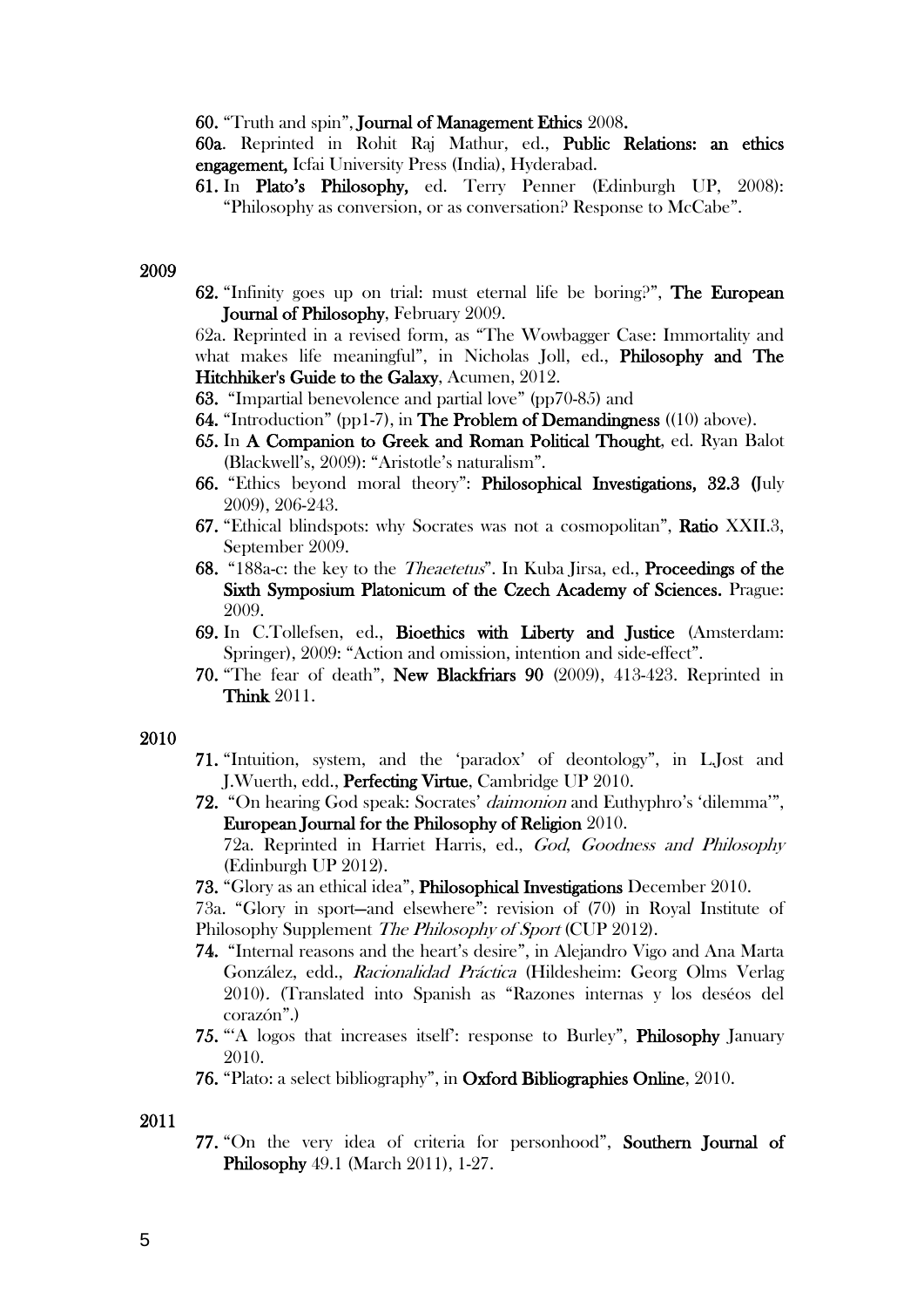77a. Reprinted in Hayden Ramsey, ed., Philosophy and Tradition (Sydney 2014).

- 78. In A Companion to Epistemology, edd. D.Pritchard and S.Bernecker, 2011 (Blackwell's), "Plato's epistemology".
- 79. "How to deliberate well about acting badly", Think 2011.
- 80. "Theism in historical perspective", European Journal for the Philosophy of Religion, 2011. 80a. Also in in Taliaferro, Goetz, and Harrison edd., Routledge Companion to the Philosophy of Religion 2012.

80b. Abridgement published in Philosophy Now 2013.

#### 2012

- 81. "Virtue and virtue ethics in the twentieth century". In Dan Russell, ed., The Cambridge Companion to Virtue Ethics, pp.149-171.
- 82. "Making sense of the *Sophist*", in F.Karfik, ed., **Proceedings of the Seventh** Symposium Platonicum Pragense. Prague.
- 83. "Aristotle", in Thomas Angier, ed., Key Ethical Thinkers (Continuum).
- 84. "Plato on perception", in Gerald Press, ed., A Companion to Plato (Continuum).
- 85. "Mythos and Logos in Plato." In C.Emlyn-Hughes, ed., The Classical World. Open University Press.
- 86. "How things hang together: a response to Talbot Brewer", in The Hedgehog Review.
- 87. "Science, non-science, and nonsense", in Ignacio Silva, ed., Ciencia y Religion (Universidad San Buenaventura de Bogotá).

#### 2013

- 88. "Heneka tou kalou", in Julia Peters, ed., Aristotelian Ethics in Contemporary Perspective, Routledge.
- 89. "Varieties of knowledge in Plato and Aristotle", Topoi.
- 90. "There are no thin concepts", in S.Kirchin, ed., Thick and Thin Concepts, OUP, pp.182-196.
- 91. "What have I done?", in Diametros special issue on intention: online at [http://www.diametros.iphils.uj.edu.pl/?l=2&p=anr25&m=25&if=0](https://legacy.open.ac.uk/owa/redir.aspx?C=JALu8RGhLEi7iqCR4YCFlk3KI03WztBIEhD1TtlT-hiyR-zBwwC6nRsMYOABeJYH9uRVSc02mJc.&URL=http%3a%2f%2fwww.diametros.iphils.uj.edu.pl%2f%3fl%3d2%26p%3danr25%26m%3d25%26if%3d0%26ii%3d40%26ik%3d38) [&ii=40&ik=38.](https://legacy.open.ac.uk/owa/redir.aspx?C=JALu8RGhLEi7iqCR4YCFlk3KI03WztBIEhD1TtlT-hiyR-zBwwC6nRsMYOABeJYH9uRVSc02mJc.&URL=http%3a%2f%2fwww.diametros.iphils.uj.edu.pl%2f%3fl%3d2%26p%3danr25%26m%3d25%26if%3d0%26ii%3d40%26ik%3d38)
- 92. "Deliberation and moral knowledge in the Protagoras", Philosophical Inquiry, 36(1-2), 82-104, Wint-Spr 2013. ISSN 1105-235X. Special edition in honour of Theodore Scaltsas.
- 93. "Why ethics is hard", in Journal of Moral Philosophy.

- 94. "Virtue ethics and rules", in Stan van Hooft and Nicole Saunders, edd., The Acumen Handbook of Virtue Ethics, 2014.
- 95. "Augustine's ethics", in E.Stump, ed., The Cambridge Companion to Augustine (Cambridge UP 2014).
- 96. "Murdoch's Platonistic virtue ethics", in a special edition of Ethics and Politics, edd. Riccardo Fanciullaci and Maria Silvia Vaccarezza, online at [www.units.it/etica](http://www.units.it/etica).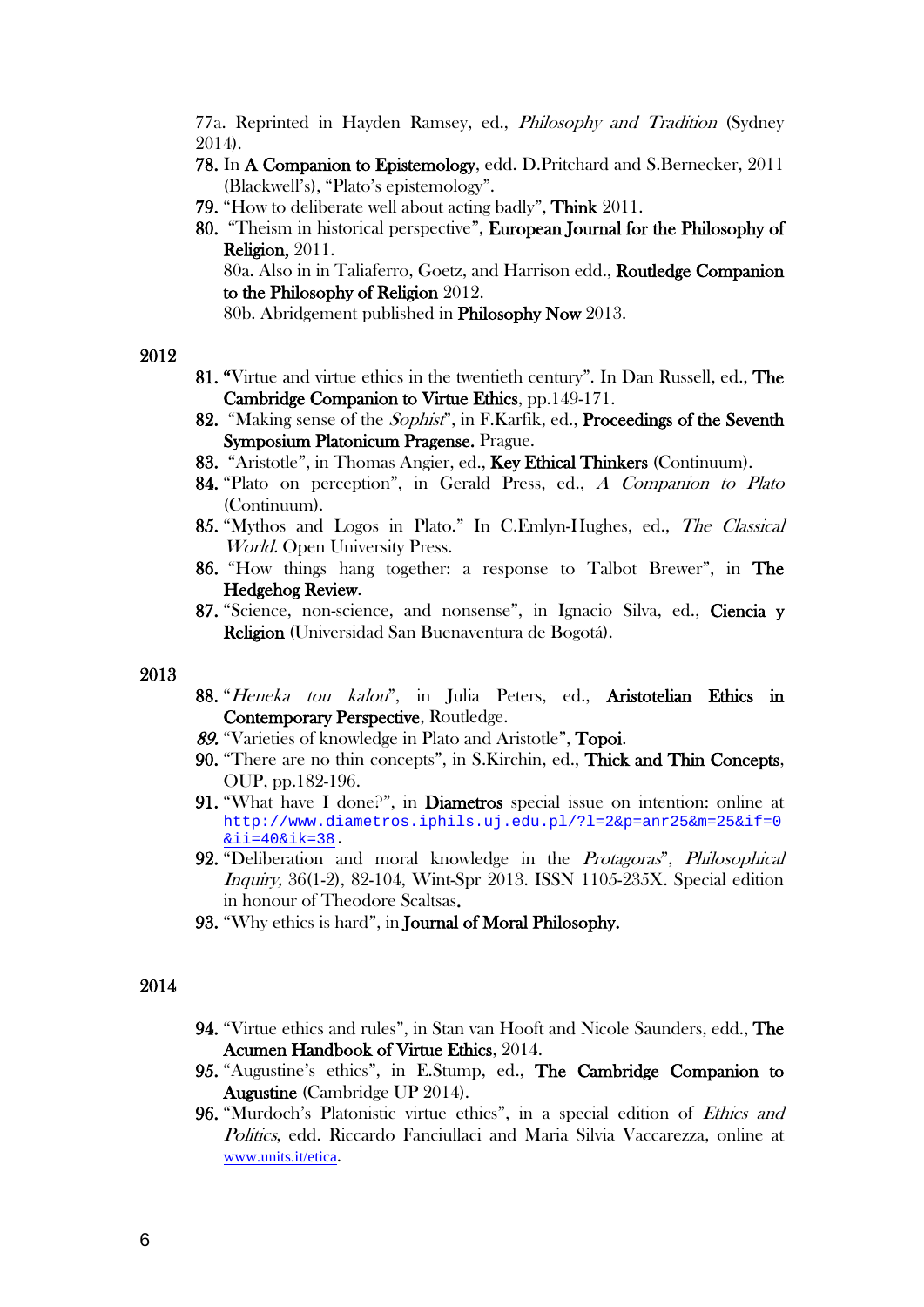### Forthcoming

- 97. "Why we shouldn't get too excited about the is–ought gap", forthcoming in Philosophy Now.
- 98. "The future-person standpoint", forthcoming in *Philosophy and Public* Issues special issue on Tim Mulgan's Moral and Political Philosophy, ed. Gianfranco Pellegrino.
- 99. "The second-person standpoint", forthcoming in Elisa Grimi, Locanda Etica L'Università del Sacro Cuore, Milano.
- 100. "Evil in Socratic and Platonic thought", forthcoming in T.Angier, ed., The History of Evil in Antiquity (Acumen, 2014).
- 101. "Eudaimonia, happiness, and the redemption of unhappiness", forthcoming in special edition of Philosophical Perspectives, edd. Edoardo Zamuner and Timothy O'Leary.
- 102. "Grace", forthcoming in Miroslaw Szatkowski, ed., Analytically Oriented Thomism, publication details tbc.
- 103. "Encountering demands", forthcoming in Michael Kuehler and Marcel van Ackeren, The Limits of Obligation, Routledge.

#### Critical notices and reviews

#### 1997

104. Religious Studies 33 (1997), pp.105-113: "Rationally Deciding what to Believe: a Critical Notice of Terence Penelhum, Reason and Religious Faith".

#### 1999

- 105. Ratio 1999, pp.302-309: "Tailoring ethics to agents (and to the trolley problem): critical notice of James Griffin, Value Judgement".
- 106. New Blackfriars January 1999, pp.530-536: "Ethics in an age of selfinterest: critical notice of Peter Singer, How Should One Live?"

### 2002

107. Faith and Philosophy 2002: Critical study of Robert Adams, Finite and Infinite Goods.

103a. Russian translation, Filosofiya Religii 2006-7 pp.482-8.

#### 2005

- 108. Critical study of Jonathan Kvanvig, The Value of Knowledge and the Pursuit of Understanding. Faith and Philosophy.
- 109. Critical notice of Jonathan Dancy, *Ethics without Principles*, Notre Dame Philosophical Reviews: [http://ndpr.nd.edu/review.cfm?id=3161.](http://ndpr.nd.edu/review.cfm?id=3161)

- 110. "Defending the unity of knowledge: critical notice of Alan Thomas, Value and Context", Philosophical Quarterly, April 2008.
- 111. Critical study of Sylvain Delcomminette, Le Philèbe de Platon, in International Journal of the Platonic Tradition, 2008, II/1.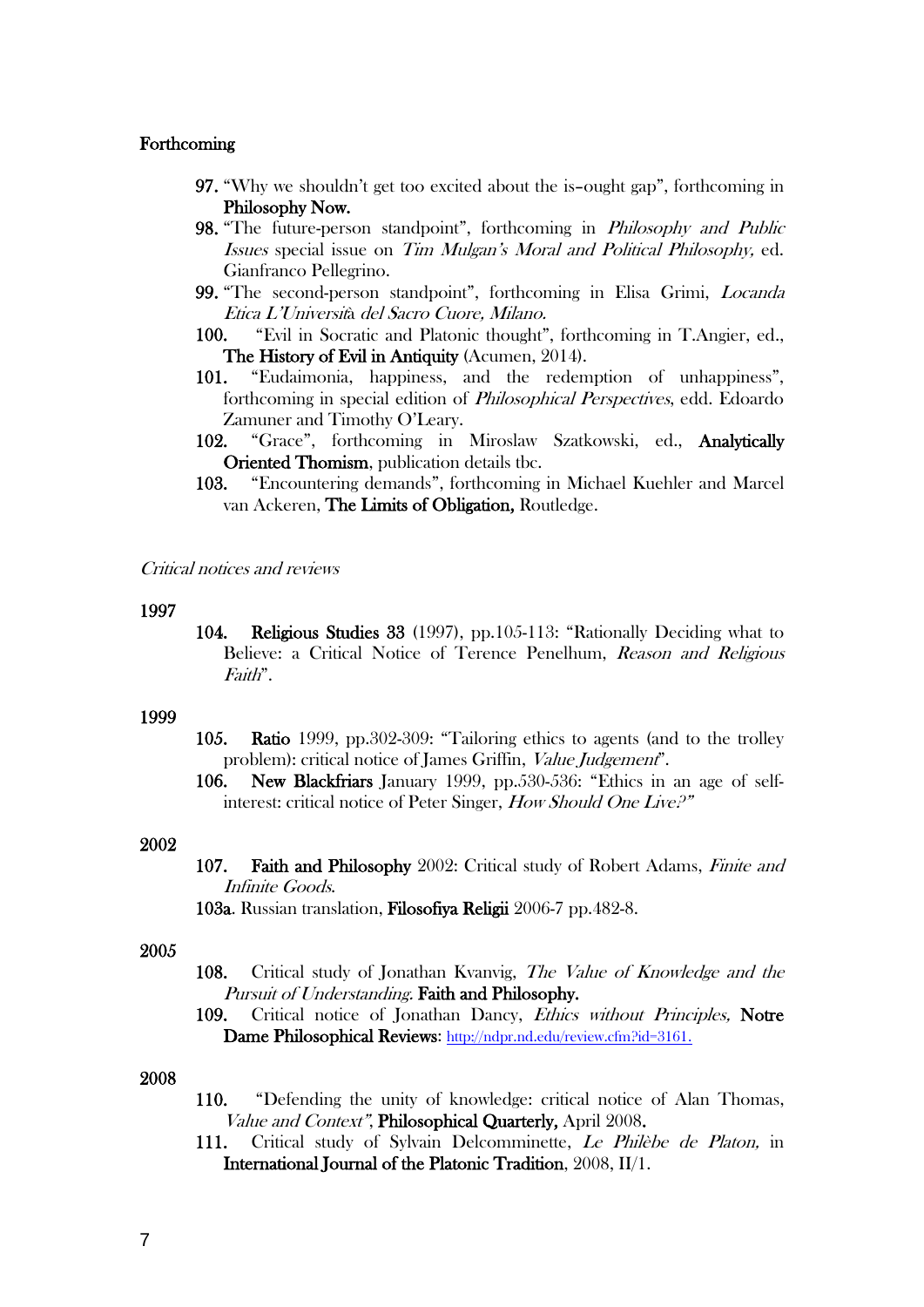### 2009

- 112. "Critical study of Bernard Williams, The Sense of the Past and Philosophy as a Humanistic Discipline", in Philosophical Investigations 2009.
- 113. "Critical Notice of Douglas Hedley, *Living Forms of the Imagination*": Religious Studies 2009.

## 2010

- 114. "Critical study of Christine Korsgaard, Self-Constitution", Philosophy 2010.
- 115. "Critical study of Mi-Kyoung Lee, Epistemology after Protagoras", in Philosophical Books 2010.

### 2012

- 116. "Critical notice of Annette Baier, Reflections on how we live", in European Journal of Philosophy 2012.
- 117. "Climbing which mountain? Critical notice of Derek Parfit, On What Matters": in Philosophical Investigations.

### 2013

118. "Making a good ending", critical study of four new books on Kant by Katerina Deligiorgi, Thomas E. Hill, Henry Allison, and Kate Moran, Times Literary Supplement, March 2013.

#### 2014

119. Critical notice of Paul Horwich, Wittgenstein's Metaphilosophy, for Philosophical Investigations (July 2014).

### Forthcoming

- 120. Critical notice of Dan Russell, *Happiness for Humans*, in Ethics.
- 121. Critical notice of Gustav Adolf Seeck, Platons Sophistes: ein kritischer Kommentar, for Gnomon, forthcoming.

I have published approximately fifty shorter book reviews in various academic journals including Mind, The Philosophical Quarterly, The Classical Quarterly, Religious Studies, The Times Higher Education Supplement, Faith and Philosophy, etc. E.g.

- 122. Review of Nightingale and Sedley, Ancient Models of Mind, in The Classical Review, 62.1, 2012.
- 123. Review of John Kekes, Enjoyment, Mind 2012.
- 124. Review of John McDowell, Plato's Theaetetus (new edition), forthcoming in Classical Quarterly.

### Recent and forthcoming conference papers

January 2010: "Aristotelian practical truth", University of Glasgow Senior Seminar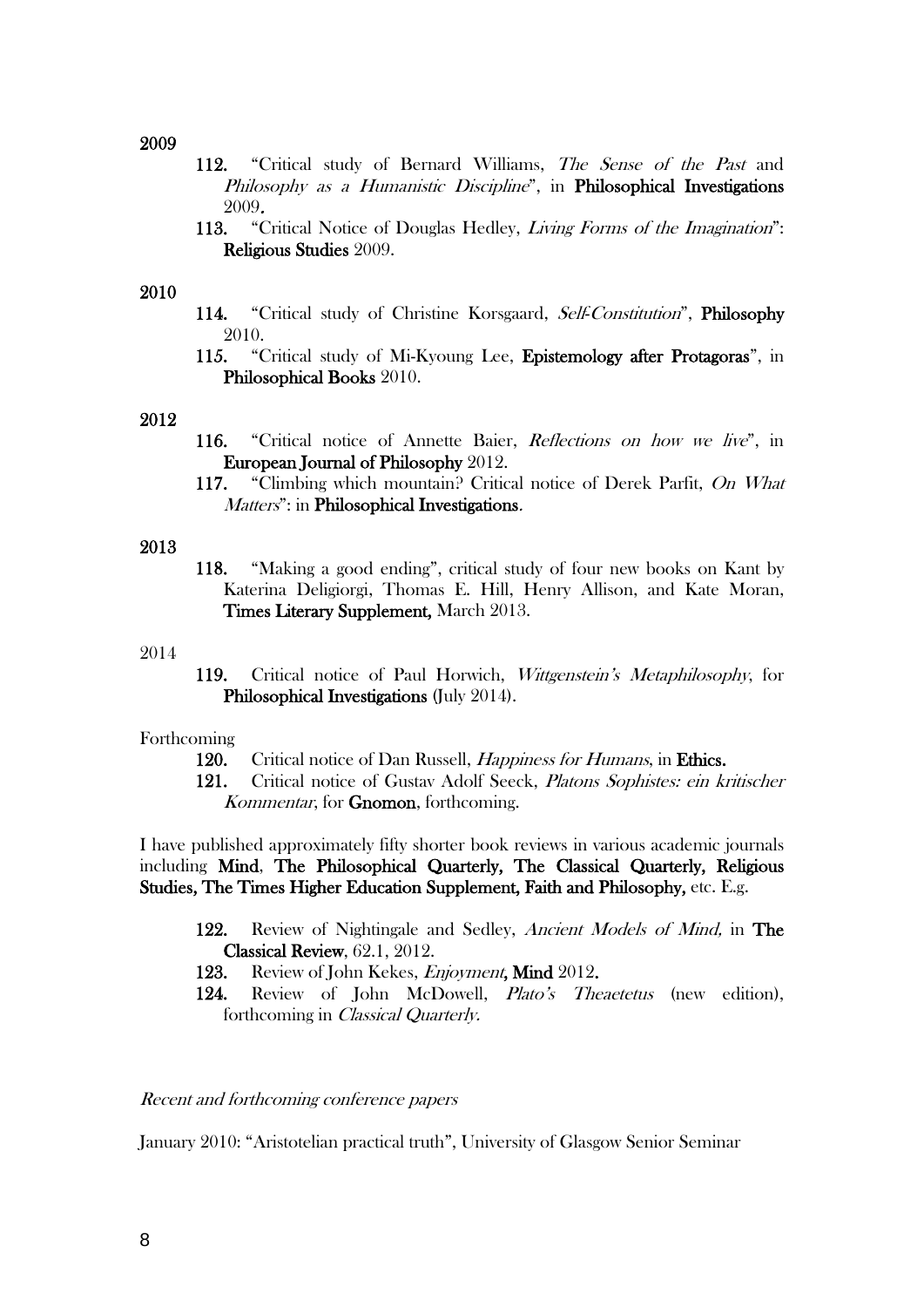January 2010: "Making good decisions", Open University Business School Europe, Geneva

March 2010: "Glory as an ethical idea", invited address, British Society for the Philosophy of Sport, Cardiff

May 2010: "Teaching ethical theory in business", Regent's College, London

May 2010: "Must immortal life be boring?", Open University Yorkshire Day School (Leeds)

June 2010: "Aristotelian practical truth", invited paper, Intuitionism in Ethics day conference, Cardiff

September 2010: "The Enlightenment from Rousseau to Carlyle", invited paper, conference on the Enlightenment, University of East Anglia

September 2010: invited paper, "Ethics and Intuition", Humboldt University, Berlin.

February 2011: Invited paper ("What have I done?"), day conference on Double-Effect Reasoning, Anscombe Centre for Ethics, Oxford

February 2011: Dessert talk speaker at Magdalen College, Oxford, on "Gentleness as a political virtue"

April 2011: Invited paper, "Why ethics is hard", Kent graduate day-school on metaethics

May 2011: Invited paper, University of Tilburg senior seminar

May 2011: Keynote address, Parmenideum Philosophy Summer School, Elea, Campania: "Nobility in Ethics"

July 2011: Invited paper, The Pinner Philosophical Society: "Why ethics is hard" August 2011: Seminars at the University of Reykjavik Philosophy Summer School

October 2011: Keynote Address, Science and Religion Conference, Universidad Panamericana, Mexico City: "Science, non-science, and nonsense"

December 2011: Seminar in the Philosophy of Religion Series, Heythrop College, London

December 2011: Invited paper, RIP Philosophy of Sport series: "Glory in sport" December 2011: Invited talk, The Barnes Philosophy Society: "Free will as an acquired skill"

January 2012: One-hour radio interview/ discussion, Resonance FM (the London arts radio station), on Socrates, with MM McCabe

Feb 2012: Invited paper, Exeter Philosophy of Religion seminar: "Platonistic virtue ethics"

April 2012: Invited paper, workshop on Tim Mulgan, Ethics for a Broken World: "The future-person perspective"

June 2012: Keynote paper, Political Philosophy Conference of the Centre for Contemporary Aristotelian Studies, London Metropolitan University: "The goods and the persons they are goods for"

July 2012: Keynote paper, Ian Ramsey Centre, Oxford, conference on "The Mind and the Brain": "Knowing persons"

October 2012: Keynote paper, Catholic Institute of Sydney Biennial Conference on "The expressible and the inexpressible"

January 2013: "Theories of ethics", contribution to Heythrop College, London, day school for sixth-form philosophy students

January 2013: Forum for European Philosophy, Dialogue with Sabina Lovibond on Iris Murdoch

February 2013: "Is the problem of evil a show-stopper for theism?": Dialogue with Francis Spufford at Barnes Philosophical Society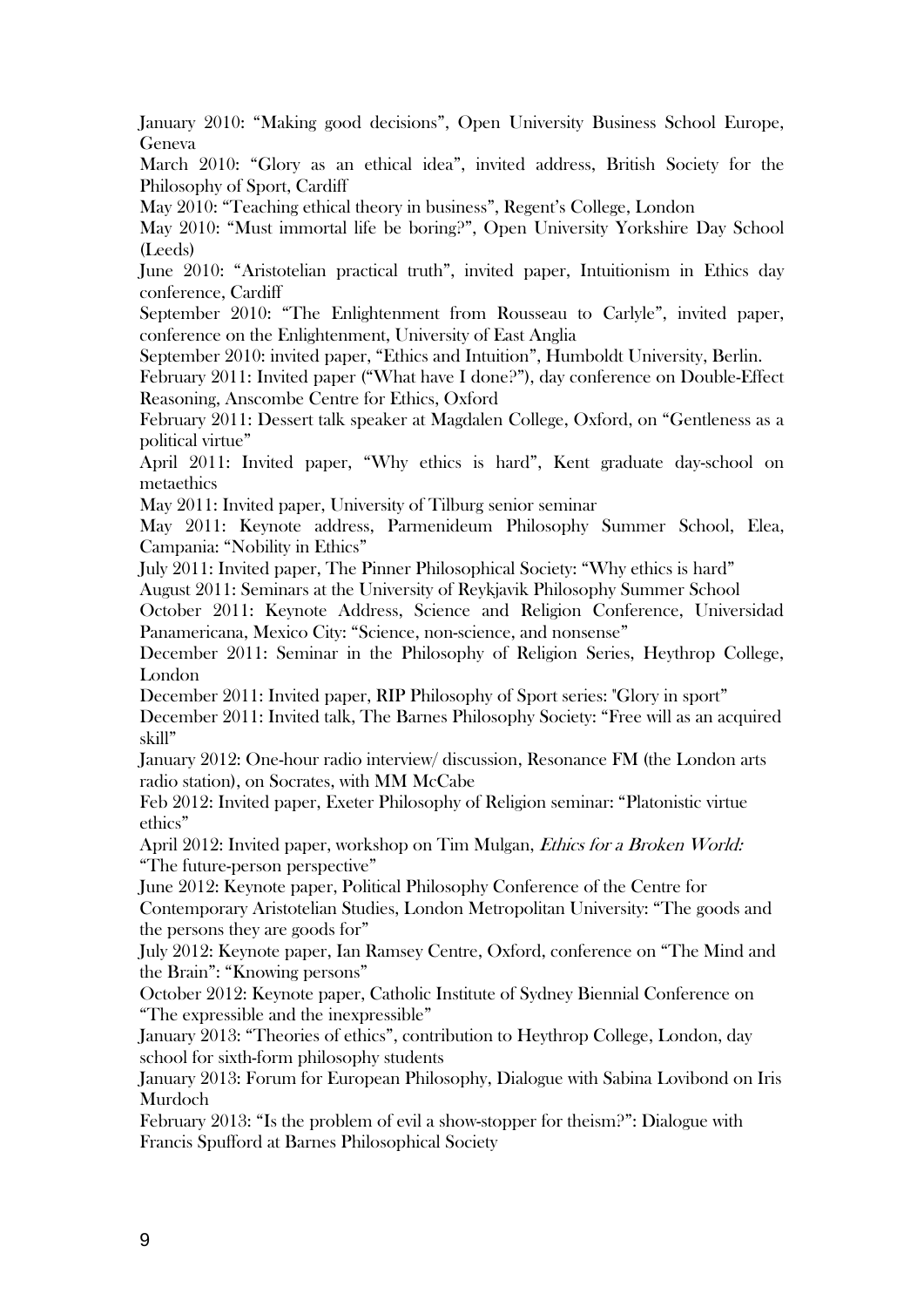April 2013: Invited paper, St Andrews Workshop on Natural Law: "On not saying more than we know"

May 2013: Keynote paper, Welsh Philosophical Society: "Varieties of knowledge"

July 2013: Keynote paper, "Tradition: good or bad?" conference, University of Notre Dame, Sydney

November 2013: Keynote paper, "What makes a person?" day conference, Albertus Institute, Edinburgh

June 2014: Two seminar days at Flinders University on Knowing What To Do

# 5. Teaching

Areas of specialisation: Ethics, metaethics, applied ethics, Plato, Aristotle, ancient philosophy, philosophy of religion, epistemology

Areas of competence: political philosophy, philosophy of mind, introductory logic, Wittgenstein, Descartes, Kant, Augustine, Aquinas, metaphysics, philosophy of language

a. Present graduate teaching:

Main supervisor: Paul Jackson, PhD student since 2010, "Atheism and atomism in Lucretius"

Main supervisor: Sarah Pawlett Jackson, PhD student since 2013, working on Emmanuel Levinas

Second supervisor: Jon Phelan, PhD student since 2011, "Moral imagination and moral knowledge"

Second supervisor: Luca Sciortino, PhD student since 2007, "Science and objectivity in Ian Hacking"

Second supervisor: David Hurrell, PhD student since 2014, "Nietzsche on decadence"

b. Previous graduate teaching:

2004-5: supervision of two M.Litt. dissertations

2005-6: supervision of one Ph.D. student

2001-2006: Membership of Ph.D. committees for 4 doctoral students

2006-2009: second supervisor for Grant Vallance, "Biology and normativity" (PhD awarded, March 2009)

February 2010: Graduate class in ethics, University of Oslo

January-April 2003: Graduate class on Aristotle, UBC

Main supervisor: Raymond Boyce, PhD student 2008-2014, "Moral perception" (Degree awarded April 2014)

c. Course design

2003 Organiser and writer of UBC courses on Plato's Republic, Political Philosophy, and Aristotle (graduate class)

2006-7 Main writer of OU CPLD course in Business Ethics, GA028 "Ethics at work", now up and running

2008-9 Writing team member, 40,000-word contribution to OU second-level philosophy course, A222.

2008-9 Writing team member, 5000-word contribution to OU third-level classical studies course, A330.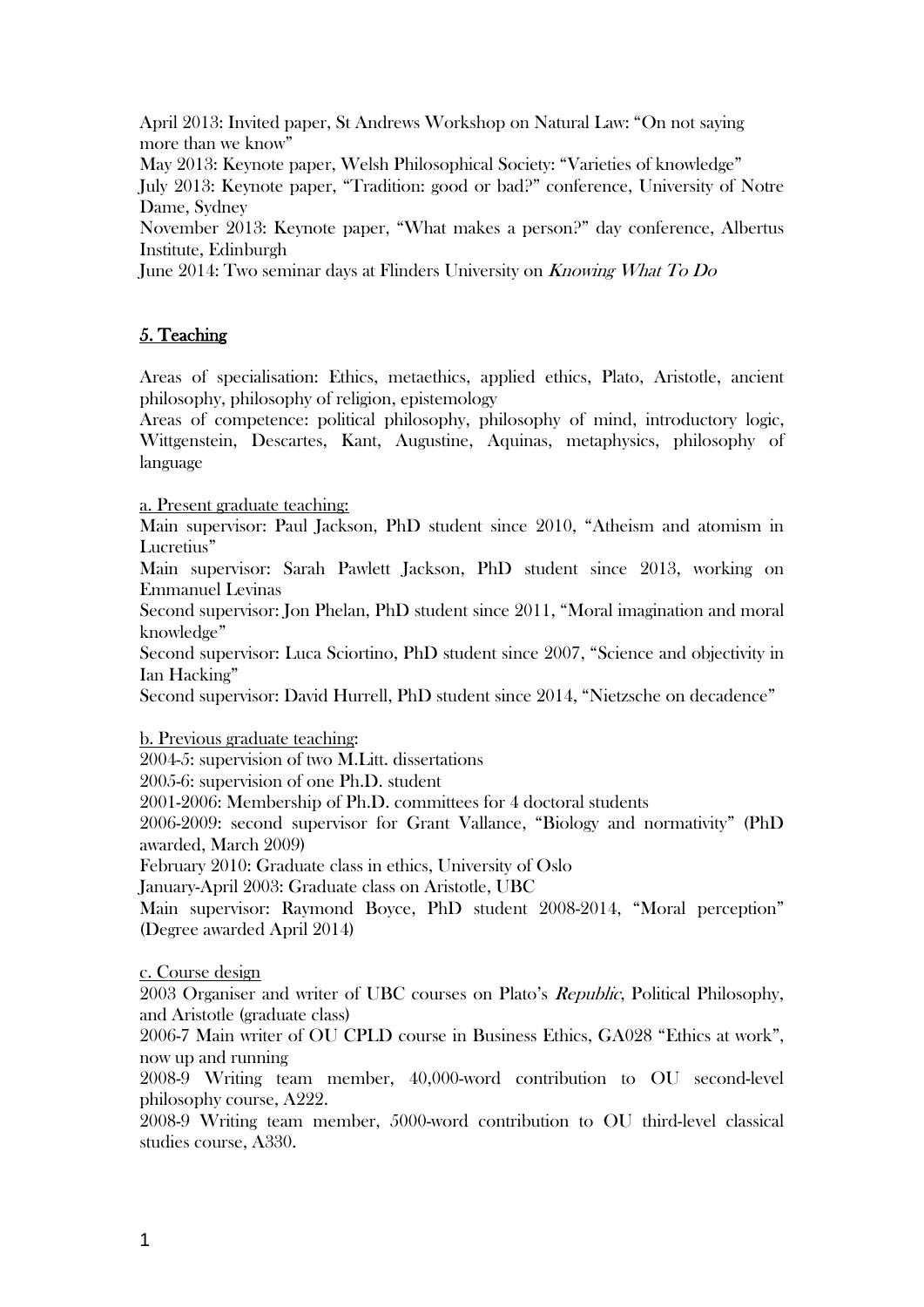2012-13 Writing team member, 45,000-word contribution to OU third-level philosophy course, A333.

2009 Course life reviewer for A330 (The Classical World)

2010 Course consultant for BBC/ OU online interactive "The philosophy of lying"

In the past I have designed and led many new undergraduate and graduate courses in five different universities.

d. Graduate and other external examining:

| 1999-2001        | External Examiner, Edinburgh University: M.Sc. in Philosophy by          |  |
|------------------|--------------------------------------------------------------------------|--|
|                  | examination.                                                             |  |
| 1999-2004        | External Examiner, Glasgow University: First Year Philosophy             |  |
|                  | programme and DACE programmes.                                           |  |
| 2004-2008        | External Examiner, M.A., Stirling University                             |  |
| <b>May 1994</b>  | Internal Examiner, Ph.D. (musical aesthetics), UEA                       |  |
| <b>June 1999</b> | External Examiner, Ph.D. (Marx's metaphysics and ethics), Glasgow        |  |
| June 2000        | External Examiner, Ph.D. (Plato's myths), Glasgow                        |  |
| March 2001       | External Examiner, Ph.D. (ethics), Birmingham                            |  |
| <b>May 2002</b>  | External Examiner, D.Phil. (Aquinas), Oxford                             |  |
| <b>May 2004</b>  | Internal Examiner, Ph.D. (realism in science and religion), Dundee       |  |
| 2006-10          | External Examiner, M.A., Aberdeen University                             |  |
| 2007             | External Examiner, M.Phil., St Andrews University                        |  |
| 2010             | External Examiner, M.Phil.Stud, Birkbeck                                 |  |
| 2013-17          | External Examiner, Undergraduate Philosophy programme, University        |  |
|                  | of Durham                                                                |  |
| 2013             | External Examiner, Ph.D. (Aristotelian education and the virtues),       |  |
|                  | Notre Dame University, Sydney, Australia                                 |  |
| 2014             | External Examiner, Ph.D. (moral realism), Kent                           |  |
| 2014             | External Examiner, Ph.D. (Maimonides and Aquinas), University of the     |  |
|                  | Highlands and Islands                                                    |  |
| 2014             | External Examiner, Ph.D. (natural law ethics and end of life decisions), |  |
|                  | University of Oslo                                                       |  |
| 2014             | External Examiner, Ph.D. (psychopathy and moral realism), University     |  |
|                  | of Kent                                                                  |  |
| 2014             | External Examiner, Ph.D. (), Notre Dame University, Sydney, Australia    |  |
| 2015             | External Examiner, D.Phil. (Bernard Williams), Oxford University         |  |
| 2014-2017        | External Examiner, online MA, University of Edinburgh                    |  |

# 6. Research and other external funding

| 1990-1992 | White field Institute doctoral studentship (£2000 per annum)              |  |
|-----------|---------------------------------------------------------------------------|--|
| 2001-2002 | AHRB Research Leave fellowship $(\pounds11900)$                           |  |
| 2003      | University of British Columbia Visiting Professorship (C\$35000)          |  |
| 2004      | Conference grants for the Values & Virtues conference: external grants    |  |
|           | totalling £6500 (Mind Association, City of Dundee, Analysis Trust,        |  |
|           | Scots Philosophical Club), internal grants totalling £1500 (University of |  |
|           | Dundee, Faculty of Arts and Social Sciences)                              |  |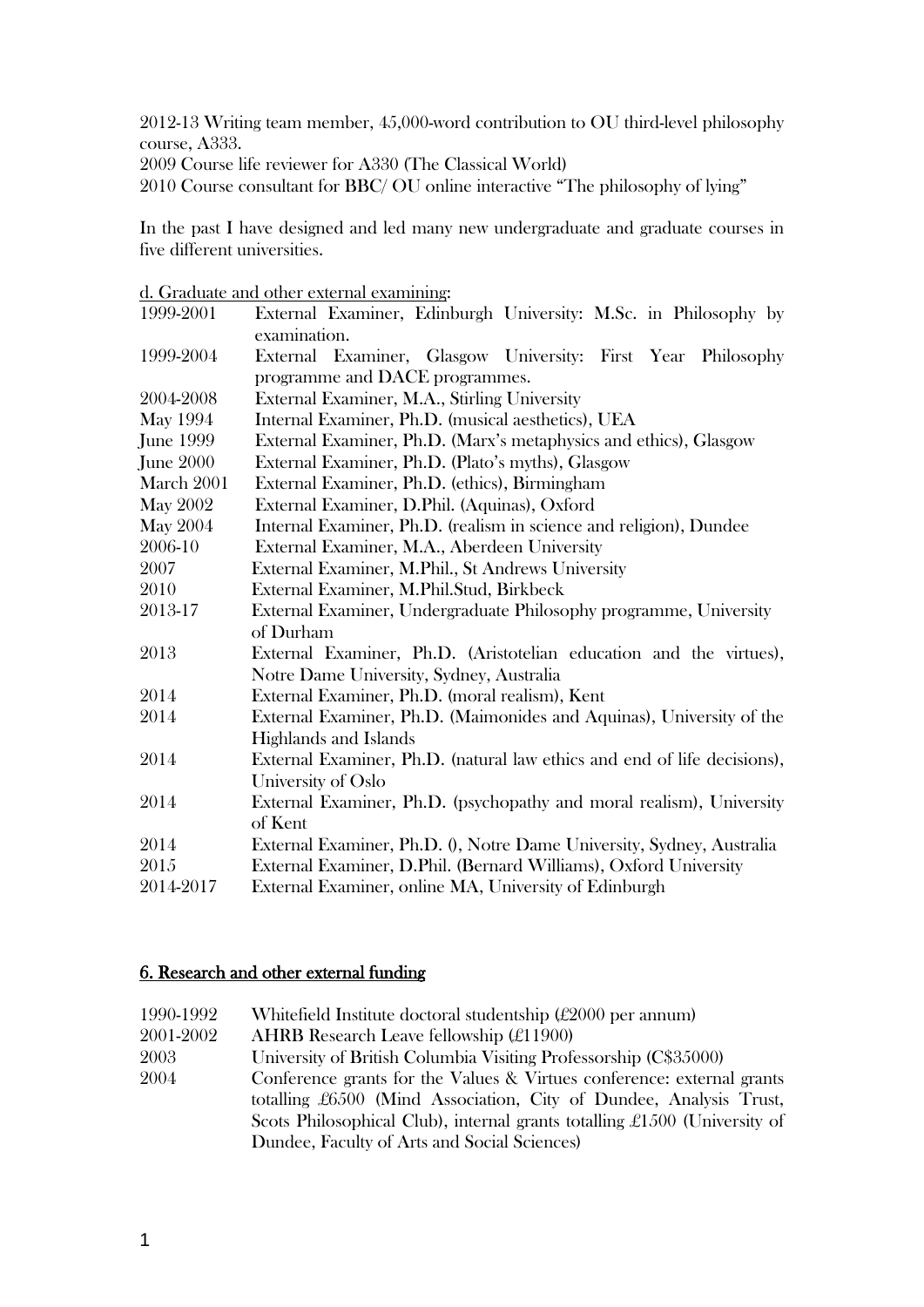| 2004      | Carnegie Trust for the Universities of Scotland: £500 for research                                                                                                                                                                                         |  |
|-----------|------------------------------------------------------------------------------------------------------------------------------------------------------------------------------------------------------------------------------------------------------------|--|
|           | expenses associated with the publication of the Academia Verlag edition                                                                                                                                                                                    |  |
|           | of Reading Plato's Theaetetus.                                                                                                                                                                                                                             |  |
| 2005-2006 | AHRC Research Leave fellowship $(E14013)$                                                                                                                                                                                                                  |  |
| 2005-2006 | AHRC Research Grant for Scottish Ethics Network $(\pounds16571)$                                                                                                                                                                                           |  |
| 2009      | British Academy Travel Grant (for Prague conference) (£300)                                                                                                                                                                                                |  |
|           | Mind Association Conference Grant for Theory and Intuition                                                                                                                                                                                                 |  |
|           | conference, Edinburgh, July 2010 $(\pounds 2500)$<br>Royal Institute of Philosophy conference support for Theory and<br>Intuition conference, Edinburgh, July 2010 $(\pounds1000)$<br>Scottish Philosophical Association conference support for Theory and |  |
|           |                                                                                                                                                                                                                                                            |  |
|           |                                                                                                                                                                                                                                                            |  |
|           |                                                                                                                                                                                                                                                            |  |
|           | Intuition conference, Edinburgh, July 2010 $(\text{\pounds}900)$                                                                                                                                                                                           |  |
| 2011      | AHRC Research Leave fellowship (£40883, Aug. 2011-Jan.2012)                                                                                                                                                                                                |  |

# 7. Administrative and community contributions

Organiser, Scots Philosophical Club Spring Meet, Dundee, May 2001

Organiser, The Royal Institute Dundee Lecture Series 2003

Director, The Royal Institute of Philosophy (Dundee Branch), 2004-6

Acting Head of Department, Dundee, August 2003-April 2004

Organiser, Values and Virtues Ethics Conference, Dundee, May 2004

Coordinator, The Scottish Ethics Network, 2005-6

Organiser, Demandingness Conference, Dundee, July 2006

Organiser, The Open University Ethics Centre Inaugural Conference, May 2007

Organiser, The Open University Ethics Centre Lectures on Integrity in Public Life, May/ June 2009

Organiser, "Perspectives on ethics" day-conference (Department of Philosophy/ Ethics Centre, with RIP support), October 2009

Organiser, "Theory and Intuition in ethics", international conference (Open University/ Edinburgh University Departments of Philosophy/ OU Ethics Centre), Edinburgh July 2010

Organiser, "Happiness" day conference, April 2012

Organiser, The Philosophical Quarterly Essay Competition 2012: "Philosophy and the expressive arts"

Departmental and Faculty contributions at the OU:

Director, The Ethics Centre; Departmental Research Committee; Departmental Research Officer; Director of Graduate Studies; Heads' and Professors' Group, Faculty of Arts; Faculty Research and REF Committees; Convenor, Departmental Seminar. External validation activities: during 2008-9 I chaired the OU's external validation committee for the Maryvale Institute, Birmingham.

I have contributed to tenure and promotions dossiers for colleagues at SUNY Stonybrook (2003), the University of Kent (2008), University of Virginia (2009), Swarthmore College (2009), the University of Cyprus (2010), the University of Cumbria (2011), and the University of Connecticut (2012).

I acted as an external consultant to two UK philosophy departments in the run-up to RAE 2008—Birmingham and Aberdeen. For REF 2014 I am an external consultant to Edinburgh.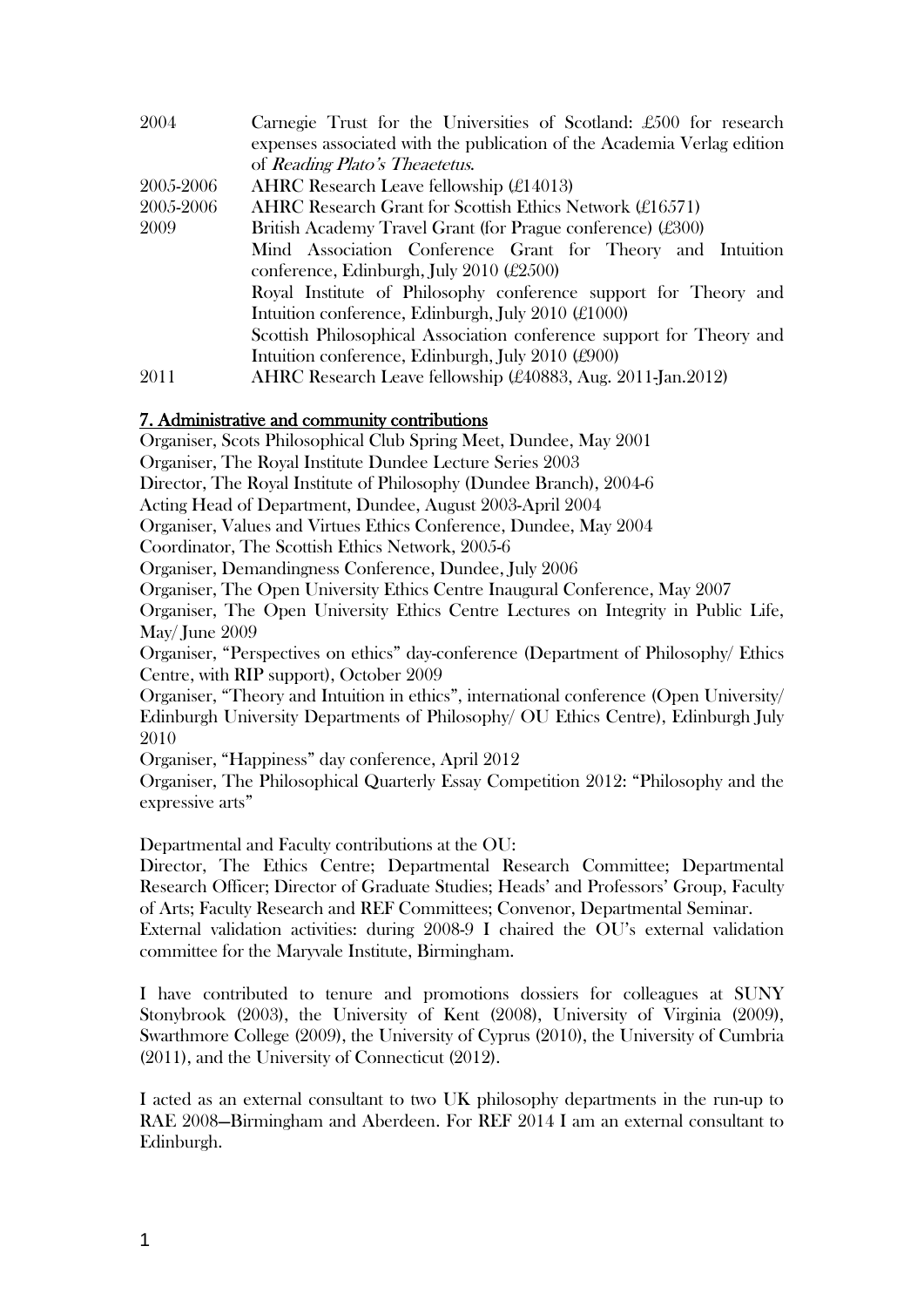I have been invited to serve on the Italian National Scientific Qualification Committee for Abilitazione Scientifica Nazionale (i.e. as a foreign assessor for professorial promotions in the Italian academic system).

I am a member of the Ethics Committee for the National Psychological Association.

| 8. National/international and representative roles in philosophy |
|------------------------------------------------------------------|
|------------------------------------------------------------------|

| June 2000-present      | Honorary Treasurer, The Mind Association UK                |
|------------------------|------------------------------------------------------------|
| January 2001-present   | Editorial Board, The Philosophical Quarterly               |
| July 2003-present      | Reviews Editor and (from June 2011) Associate Editor,      |
|                        | The Philosophical Quarterly                                |
| December 2003-May 2006 | Secretary, The Scots Philosophical Club                    |
| December 2003-May 2006 | Board of Management, <i>The Philosophical Quarterly</i>    |
| From September 2006    | Member of the AHRC's Peer Review College                   |
| January 2010-          | Advisory Board Member, European Journal for the            |
|                        | Philosophy of Religion                                     |
| Jan 2007-Aug 2012      | Visiting Research Fellow, School of Philosophy,            |
|                        | Anthropology, and Film Studies, University of St           |
|                        | Andrews                                                    |
| From April 2009        | Member of the Advisory Board, Centre for Aristotelian      |
|                        | Ethics, London Metropolitan University                     |
| From June 2009         | Member of Council, The Royal Institute of Philosophy,      |
|                        | and of RIP Nominations Committee                           |
| From December 2011     | Member of Editorial Board, <i>Ethical Theory and Moral</i> |
|                        | Practice                                                   |
| From January 2012      | Member of Editorial Board, Ratio                           |
| From September 2013    | Member of Editorial Board, Religious Studies               |

# 9. Editorial and refereeing work

Between January and July 2014 I was a member of the Editorial Appointment Sub-Committee for Mind, working with Miranda Fricker, Katherine Hawley, and Emma Borg to select the new Editor of *Mind* at the end of Tom Baldwin's term.

With the Editorial Chairman (Jessica Brown) and the Executive Editor (Sarah Broadie), I am involved (as Associate Editor and Reviews Editor) in assigning all submissions to The Philosophical Quarterly to appropriate referees, and in reaching provisional decisions about which submissions to publish.

I have also refereed articles submitted to The American Philosophical Quarterly, Ancient Philosophy, Archiv für Geschichte der Philosophie, The British Medical Journal, The Classical Quarterly, Ethical Theory and Moral Practice, Ethics, The European Journal of Philosophy, International Journal of Philosophical Studies, The Journal of Ethics, The Journal of the International Plato Society, The Journal of Medical Ethics, The Journal of Moral Philosophy, The Journal of Systematic Theology, Mind, Philosophy and Phenomenological Research, Ratio, Religious Studies, Social Philosophy and Policy, Theoria, and Utilitas.

I am on the Blackwell Philosophy Compass editorial board for Philosophy of Religion. I have refereed book proposals for Edinburgh UP, Routledge, Macmillan, Blackwell's, Thomson Publishing, Edwin Mellen, Polity Press, CUP, and OUP.

I have been consulted by the Leverhulme Trust as a referee for their Visiting Professorship award scheme.